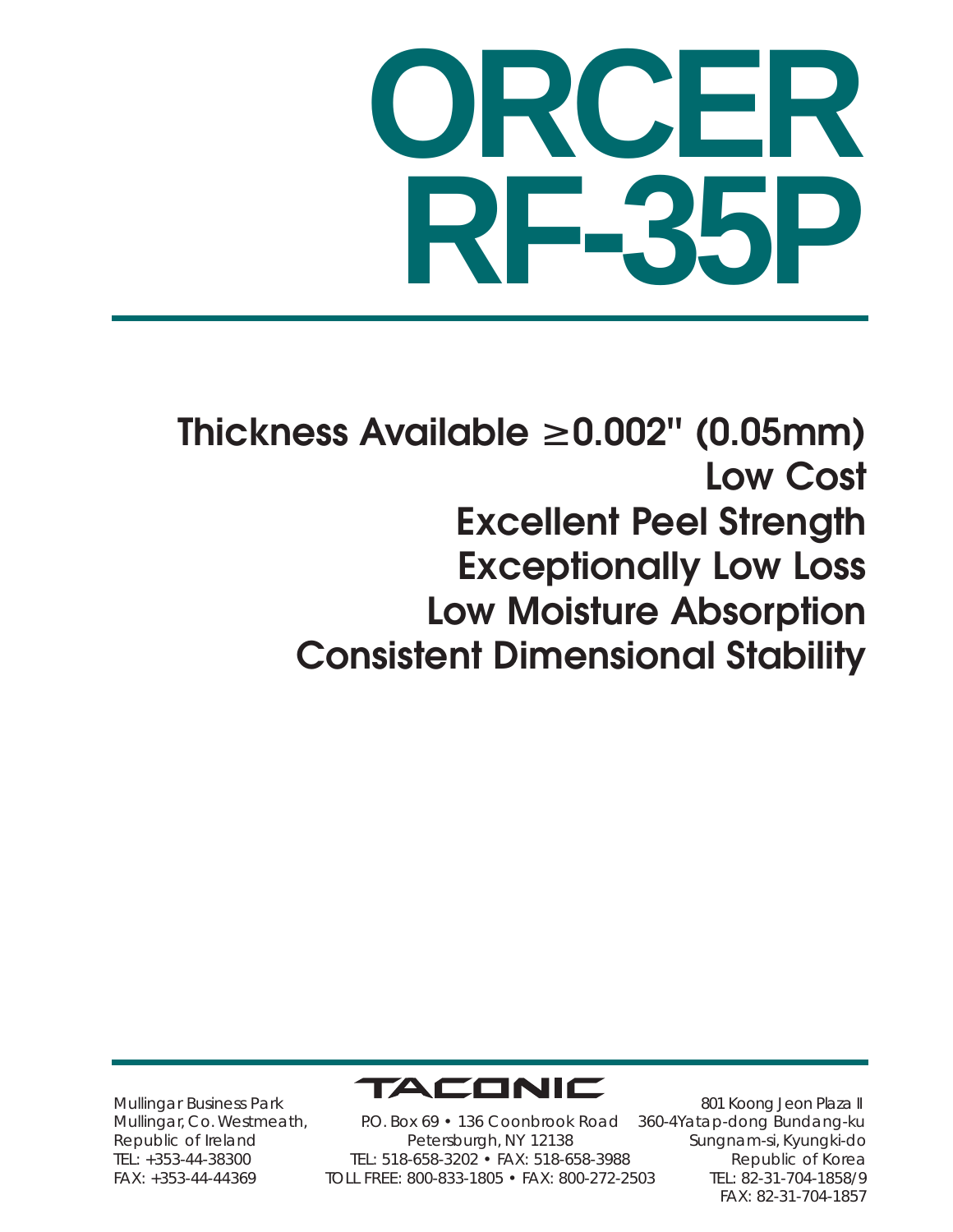## *APPLICATIONS*

**Multi Layer Power Amplifiers Filters and Couplers Passive Components High Speed Digital**

## **ORCER RF-35P**

RF-35P is an organic-ceramic laminate in the ORCER family of Taconic products. It is based on woven glass reinforcement. RF-35P is a result of Taconic's expertise in both ceramic fill technology and in coated PTFE fiberglass.

RF-35P is the best choice for low cost, high volume, high frequency applications.

RF-35P has excellent peel strength for 1/2 ounce and 1 ounce copper (even in comparison to standard epoxy materials), a critical aspect whenever rework is required.

RF-35P's Tg is over 600ºF (315ºC).

RF-35's ultra low moisture absorption rate and low dissipation factor minimize phase shift with frequency.

RF-35P is available in thickness as thin as 0.002'' (0.05mm).

RF-35P is dimensionally stable due to the use of woven fabrics in its design. RF-35P yields exceptional electrical, mechanical and thermal performance for high density, multi layer microwave and high speed digital circuits.

RF-35P is constructed with all fine weave glass, yielding exceptional machining quality.

RF-35P laminates are generally ordered clad on both sides with 1/2, 1, and 2 oz. electrodeposited copper.

RF-35P laminates exhibit flammability of V-0, and are tested in accordance with IPC-TM 650. A certificate of compliance containing lot-specific test data accompanies each shipment.

See "How to Order" on back page for a complete product listing.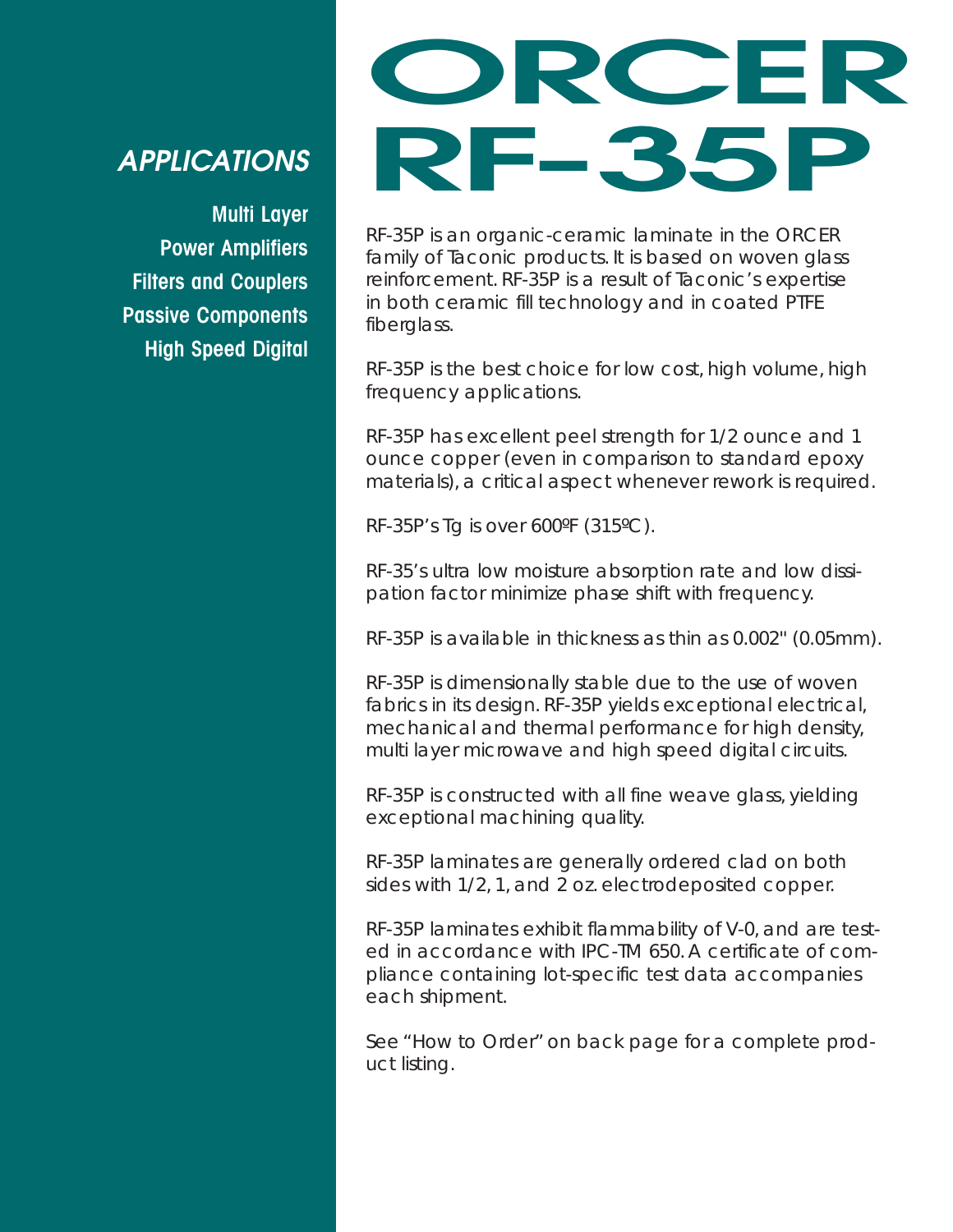| <b>RF-35P TYPICAL VALUES</b>           |                          |                               |                     |               |                     |  |  |  |  |
|----------------------------------------|--------------------------|-------------------------------|---------------------|---------------|---------------------|--|--|--|--|
| <b>Property</b>                        | <b>Test Method</b>       | <b>Units</b>                  | <b>Value</b>        | <b>Units</b>  | <b>Value</b>        |  |  |  |  |
| Dielectric Constant @ 1.9 GHz          | IPC-TM 650 2.5.5         |                               | 3.50                |               | 3.50                |  |  |  |  |
| Dissipation Factor @ 1.9 GHz           | IPC-TM 650 2.5.5         |                               | 0.0025              |               | 0.0025              |  |  |  |  |
| Moisture Absorption (.060")            | IPC-TM 650 2.6.2.1       | $\frac{1}{2}$                 | .03                 | $\frac{9}{6}$ | .03                 |  |  |  |  |
| Peel Strength (1/2 oz. copper)         | IPC-TM 650 2.4.8         | Ibs./linear inch              | >8.0                | N/mm          | >1.5                |  |  |  |  |
| Peel Strength (1 oz. copper)           | IPC-TM 650 2.4.8         | Ibs./linear inch              | >10.0               | N/mm          | >1.8                |  |  |  |  |
| Dielectric Breakdown                   | IPC-TM 650 2.5.6         | kV                            | 41                  | kV            | 41                  |  |  |  |  |
| <b>Volume Resistivity</b>              | IPC-TM 650 2.5.17.1      | Mohm/cm                       | $5 \times 10^8$     | Mohm/cm       | $5 \times 10^8$     |  |  |  |  |
| <b>Surface Resistivity</b>             | IPC-TM 650 2.5.17.1      | Mohm                          | $3.5 \times 10^{7}$ | Mohm          | $3.5 \times 10^{7}$ |  |  |  |  |
| Arc Resistance                         | IPC TM 650 2.5.1         | seconds                       | >180                | seconds       | >180                |  |  |  |  |
| <b>Flexural Strength Lengthwise</b>    | ASTM D 790               | psi                           | >28,000             | $N/mm^2$      | >193                |  |  |  |  |
| <b>Flexural Strength Crosswise</b>     | ASTM D 790               | psi                           | >16,000             | $N/mm^2$      | $>110$              |  |  |  |  |
| <b>Thermal Conductivity</b>            | <b>ASTM F 433</b>        | BTU/in/hr/ft <sup>2</sup> /°F | 1.60                | W/m/K         | 0.226               |  |  |  |  |
| Tensile Strength Lengthwise            | ASTM D 882               | psi                           | 47,600              | $N/mm^2$      | 329                 |  |  |  |  |
| <b>Tensile Strength Crosswise</b>      | ASTM D 882               | psi                           | 26,400              | $N/mm^2$      | 182                 |  |  |  |  |
| Dimensional Stability Lengthwise       | IPC-TM 650 2.4.39        | in/in                         | $-0.0004$           | mm/mm         | $-0.0004$           |  |  |  |  |
| <b>Dimensional Stability Crosswise</b> | IPC-TM 650 2.4.39        | in/in                         | 0.00001             | mm/mm         | 0.00001             |  |  |  |  |
| x-y CTE                                | <b>ASTM D 3386 (TMA)</b> | ppm/°C                        | 15                  | ppm/°C        | 15                  |  |  |  |  |
| z CTE                                  | <b>ASTM D 3386 (TMA)</b> | ppm/°C                        | 110                 | ppm/°C        | 110                 |  |  |  |  |
| Flammability                           | <b>UL-94</b>             |                               | $V-0$               |               | $V-0$               |  |  |  |  |





*All reported values are typical and should not be used for specification purposes. In all instances the user shall determine suitability in any given application.*